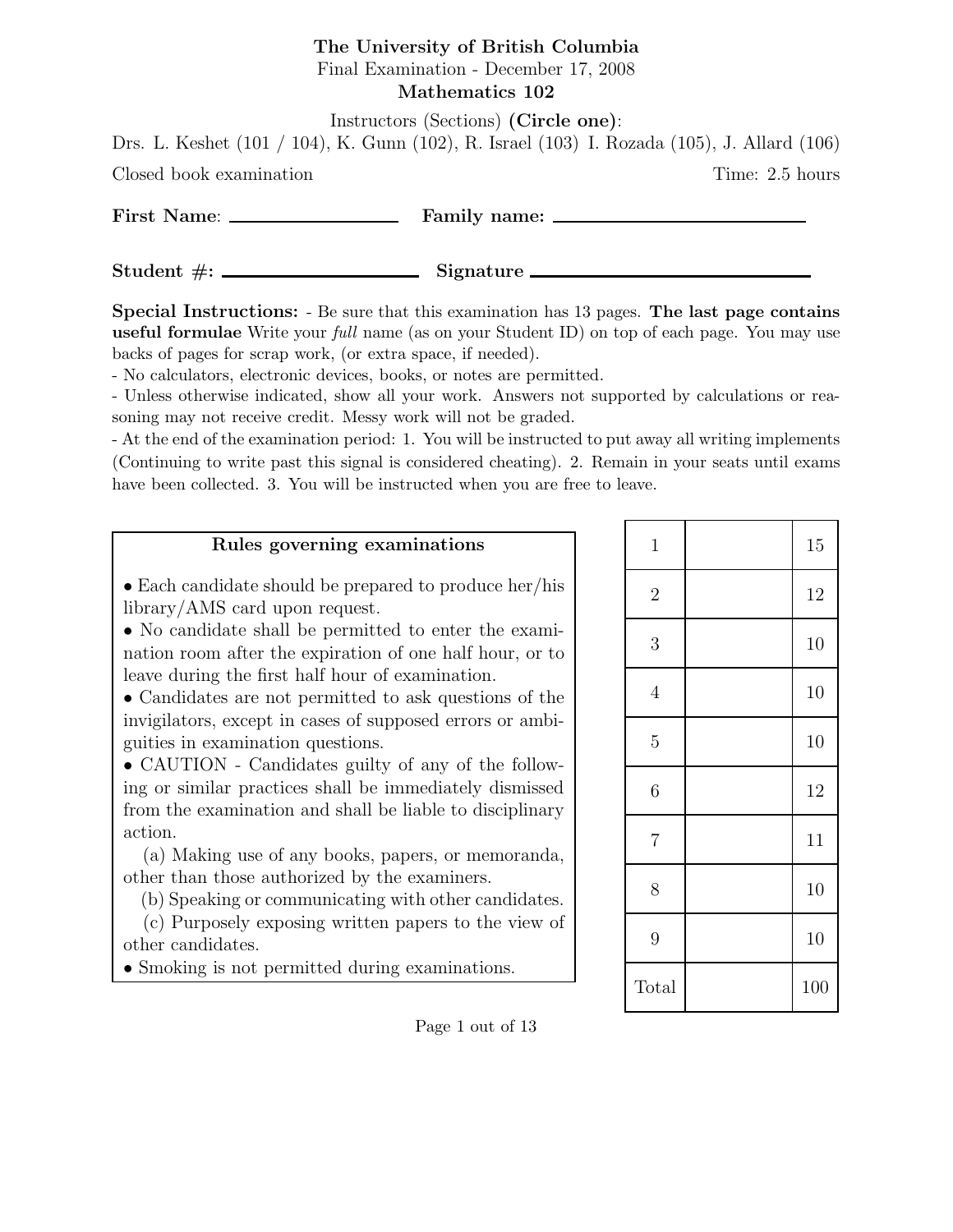Problem 1: Multiple Choice Questions: Select ONE correct answer (a, b, c, d, or e) and write it in Table 1. You will not be graded for any work or answers outside those boxes.

1.1: The equation of the tangent line to the function  $y = f(x)$  at the point  $x_0$  is

(a)  $y = f(x_0) + f'(x_0)(x - x_0)$ (b)  $y = f'(x_0) + f(x_0)(x - x_0)$ (c)  $y = x_0 + f(x_0) / f'(x_0)$ (d)  $y = f(x) - f'(x)(x - x_0)$ (e)  $y = f(x_0) - f'(x_0)(x - x_0)$ 

**1.2**: The functions  $f(x) = x^2$  and  $g(x) = x^3$  are equal at  $x = 0$  and at  $x = 1$ . Between  $x = 0$ and  $x = 1$ , for what value of x are their graphs furthest apart? (a)  $x = 1/2$  (b)  $x = 1/3$  (c)  $x = 2/3$  (d)  $x = 1/4$  (e)  $x = 3/4$ 

**1.3**: Consider a point in the first quadrant on the hyperbola  $x^2 - y^2 = 1$  with  $x = 2$ . The slope of the tangent line at that point is

(a)  $2/\sqrt{5}$  (b)  $1/\sqrt{3}$  (c)  $\sqrt{5}/2$  (d)  $2/\sqrt{3}$  (e)  $2/3$ 

**1.4:** For  $a, b > 0$ , solving the equation  $\ln(x) = 2 \ln(a) - 3 \ln(b)$  for x leads to (a)  $x = e^{2a-3b}$  (b)  $x = a^2/b^3$  (c)  $x = 2a - 3b$  (d)  $x = a^2b^3$  (e)  $x = (a/b)^6$ 

1.5: The function  $y = f(x) = \arctan(x) - (x/2)$  has local maxima (LX), local minima (LM) and inflection points (IP) as follows:

(a) LX:  $x = -1$ , LM:  $x = 1$ , IP:  $x = 0$ . (b) LX:  $x = \sqrt{3}$ , LM:  $x = -\sqrt{3}$ , IP:  $x = 0$ . (c) LX:  $x = 1$ , LM:  $x = -1$ , IP: none (d) LX:  $x = 1$ , LM:  $x = -1$ , IP:  $x = 0$ . (e) LX:  $x = -\sqrt{3}$ , LM:  $x = \sqrt{3}$ , IP:  $x = 0$ .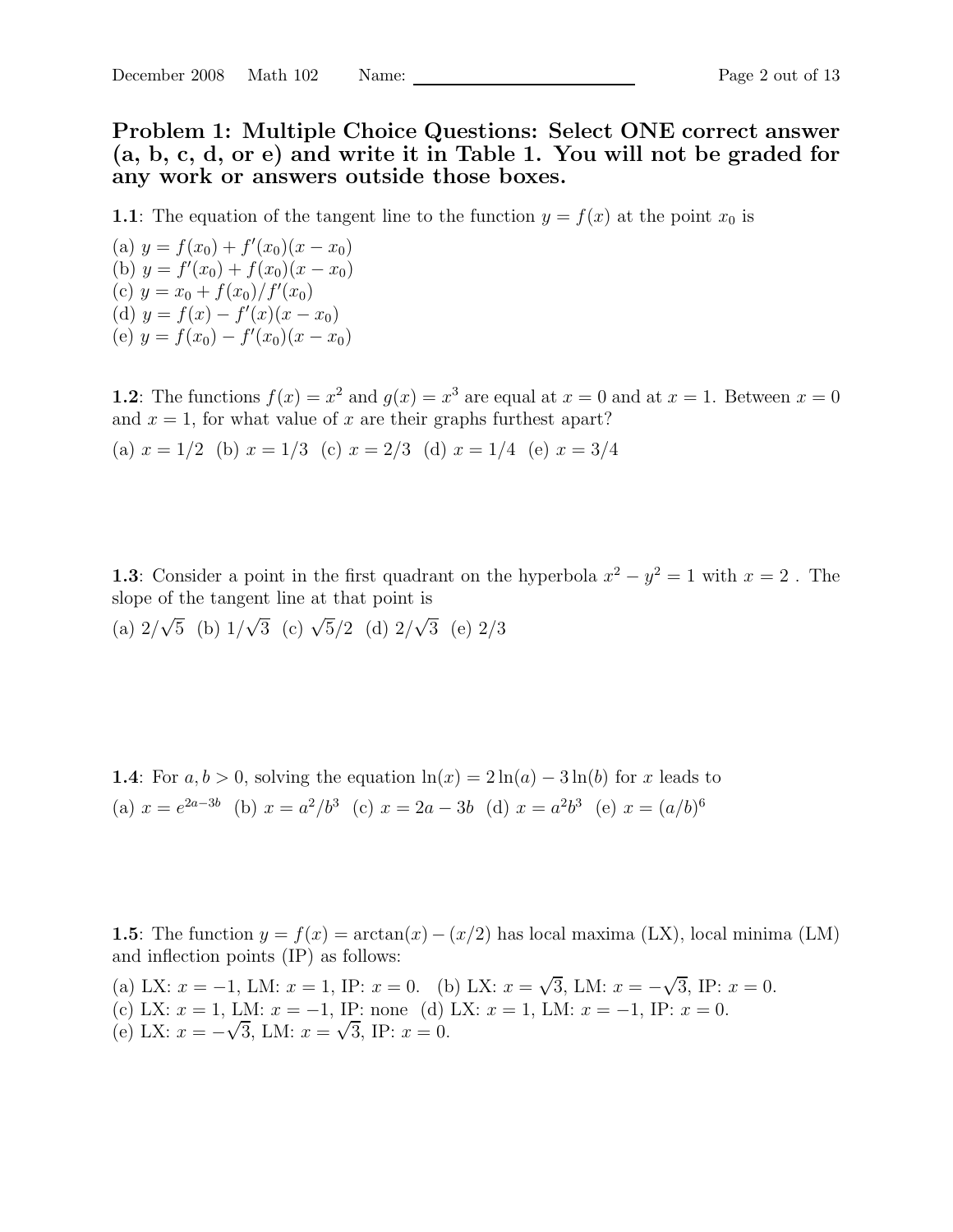Answers to Multiple choice questions should go in the boxes below. Use this page for scrap.

| $\boxed{ \big\vert Q \big\vert 1.1 \big\vert Q \big\vert 1.2 \big\vert Q \big\vert 1.3 \big\vert Q \big\vert 1.4 \big\vert Q \big\vert 1.5 \big\vert}$ |  |  |
|--------------------------------------------------------------------------------------------------------------------------------------------------------|--|--|
|                                                                                                                                                        |  |  |
|                                                                                                                                                        |  |  |

Table 1: Fill in these boxes with the letters (a, b, c, d, or e) corresponding to the one correct answer for each question. Illegible or ambiguous responses will not receive marks. NOTE: carefully check to ensure that you have correctly matched the response with the relevant questions. Only answers in this table using letters a, b, c, d, or e will be graded for Problem 1.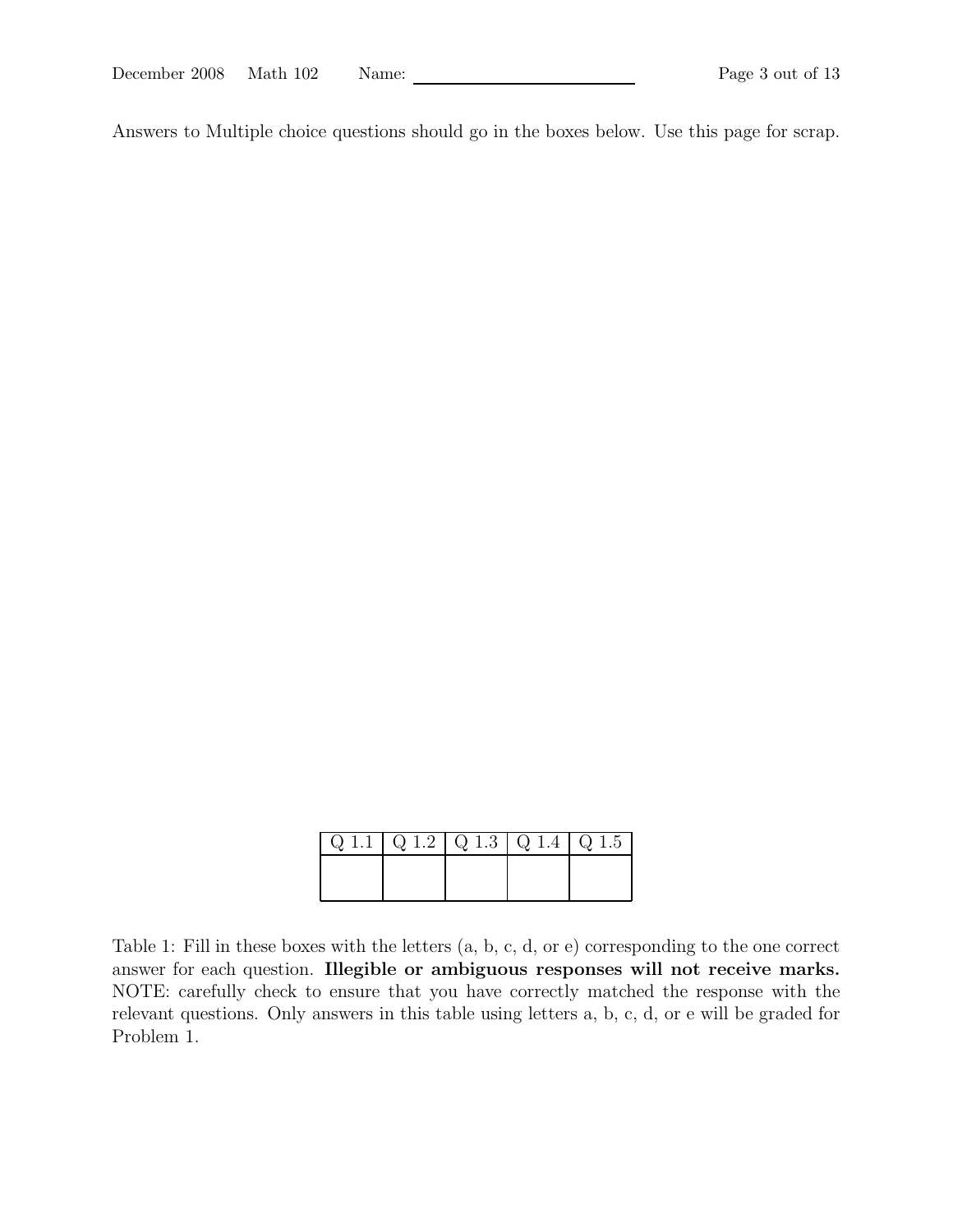Problem 2: The following problems require little or no computation. Put the answer in the box provided. You may use space here for supporting reasoning or computations, if any, for which part-marks would be awarded.

(a) Suppose  $y = f(x)$  is a function having the following properties:  $f(1) = 2, f'(1) = 3$ . Suppose  $g(x)$  is the *inverse* function for  $f(x)$ . Then the slope of the tangent line to  $g(x)$  at the point  $x = 2$  is:



(b) A differential equation describing radioactive decay of a substance is

$$
\frac{dy}{dt} = -ky,
$$

where  $y(t) = Ce^{-kt}$  is the amount of radioactivity remaining. A plot of  $y(t)$  versus t is found to be a curve that goes through the point  $(0, 10)$ , and has tangent line of slope −5 at that point. What are the values of the constants?



(c) A linear approximation for  $y = sin(0.05)$  that uses the fact that  $sin(0) = 0$  is

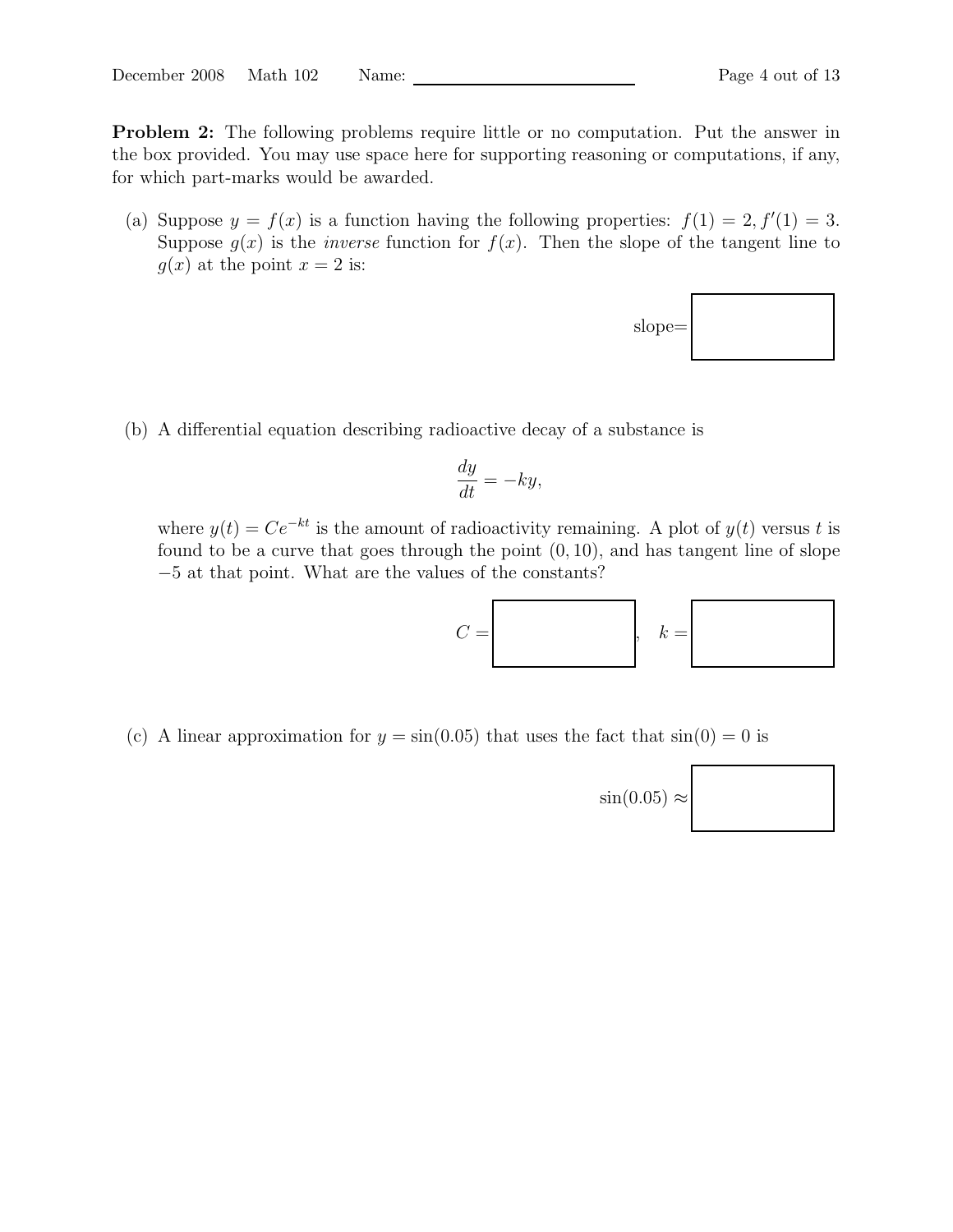**Problem 3:** The graph of a certain smooth function  $f(x)$  has the following properties:  $f(0) = f(5) = 1$ ; there are critical points at  $x = 1$  and  $x = 3$  and points of inflection at  $x = 2$  and  $x = 4$ ; there are no other critical points or inflection points, and the graph is concave up for  $x \leq 2$ . Inside the interval  $0 < x < 5$ , the maximum value of  $f(x)$  is 2 and the minimum value of  $f(x)$  is 0. Sketch the graph on the grid provided.

[Suggestion: use a pencil for your first attempt, for easier modifications.]

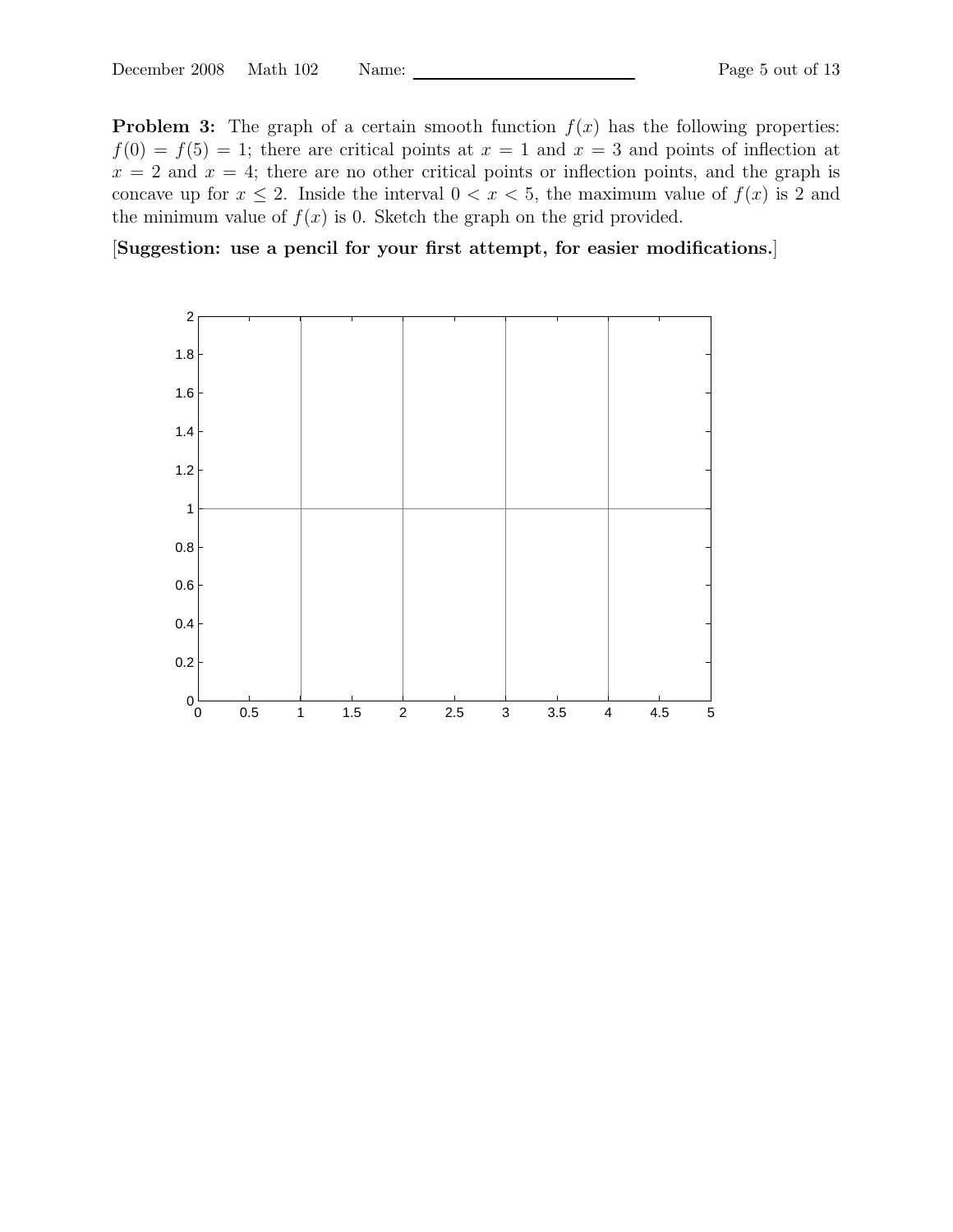## Problem 4:

Two spherical balloons are connected so that one inflates as the other deflates, the sum of their volumes remaining constant. When the first balloon has radius 10 cm and its radius is increasing at 3 cm/sec, the second balloon has radius 20 cm. What is the rate of change of the radius of the second balloon at that time?

[Recall that the volume of a sphere of radius r is  $V = (4/3)\pi r^3$ ].

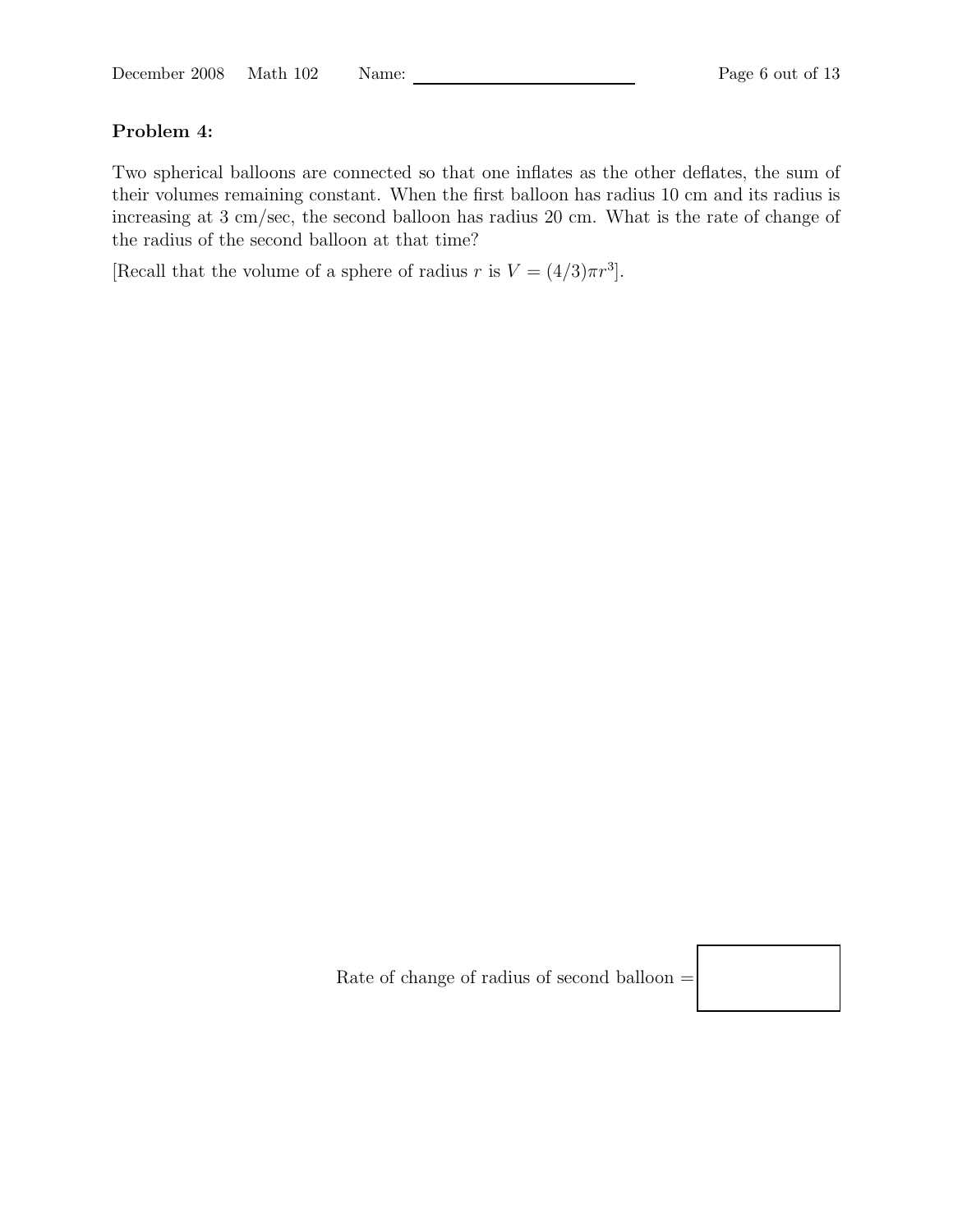#### Problem 5:

A particle's motion is described by  $y(t) = t^3 - 6t^2 + 9t$ where  $y(t)$  is the *displacement* (in metres), t is time (in seconds), and  $0 \le t \le 4$  seconds.

[3pts] (a) During this time interval, when is the particle farthest from its initial position?



[4pts] (b) During the time interval  $0 \le t \le 4$ , what is the greatest speed (in either direction) of the particle?



[3pts] (c) What is the total distance (including both forward and backward directions) that the particle has travelled during this time interval?

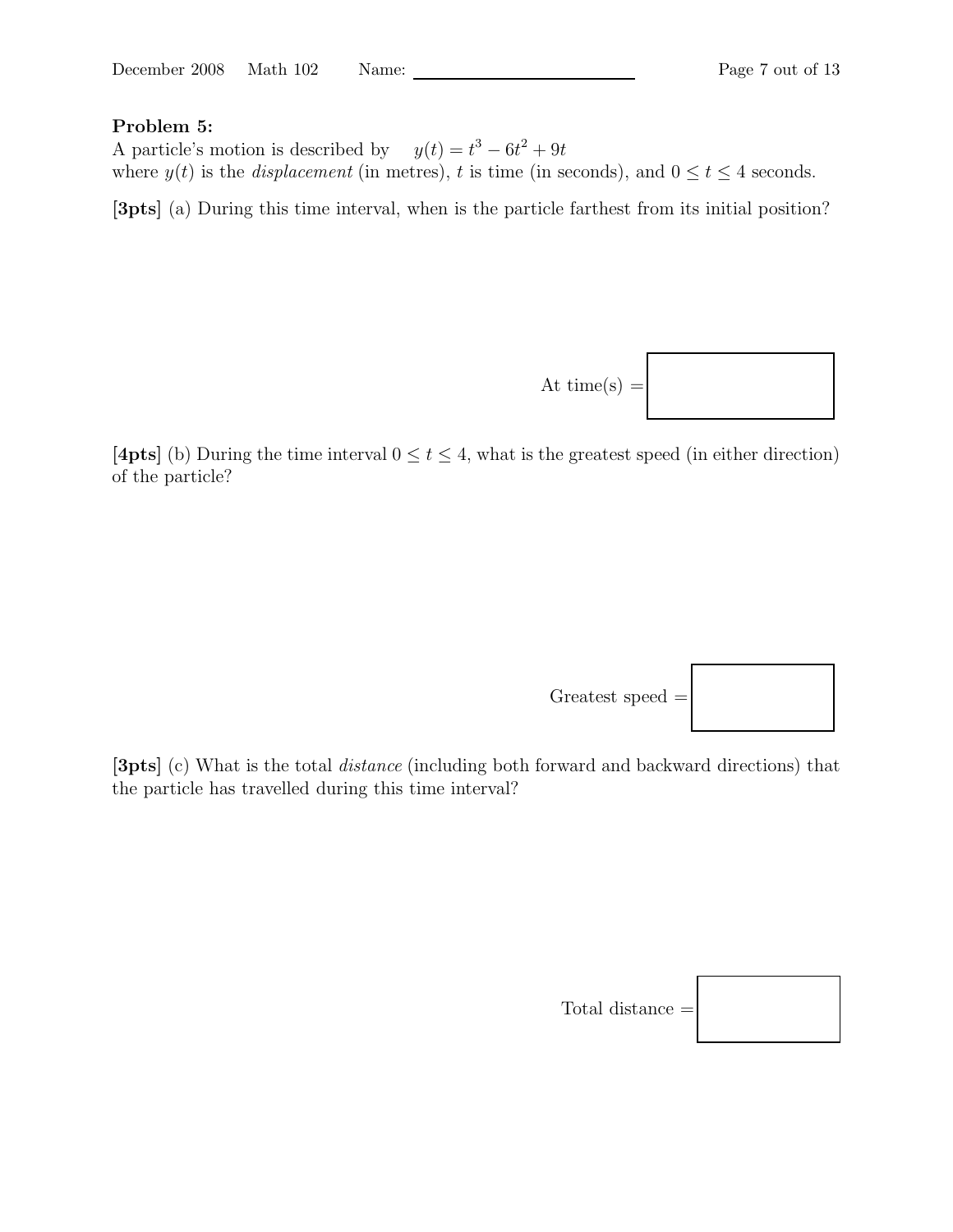Problem 6: Consider the two functions

$$
h(x) = \sin(x), \quad g(x) = ax, \quad x \ge 0,
$$

where  $a > 0$  is a constant.  $y = h(x)$  is shown in the graph below. Your answers to parts (a) and (b) should include typical sketches of  $y = q(x)$ .

### [Note the relationship of this question to Lab 6 in your Math 102 course.]



Suppose  $a = 2$ . In that case, the only intersection is at  $x = 0$ .

(a) For what range of values of a will there be more than one intersection for  $x \geq 0$  [i.e. one at  $x = 0$  and also intersection(s) at some other point(s)]?

$$
a < |
$$

Sketch an example of  $y = ax$  for such a on the same graph.



Sketch an example of  $y = ax$  for such a on the same graph.  $a =$ 

(c) Now suppose that  $a = 1/2$ . How many intersection points are there for  $x > 0$ ? Use Newton's method with the initial guess  $x_0 = \pi$  to find an improved estimate,  $x_1$  for the point of intersection of the two graphs. [Leave your answer as a simplified fraction in terms of  $\pi$ . Do not compute a decimal approximation.



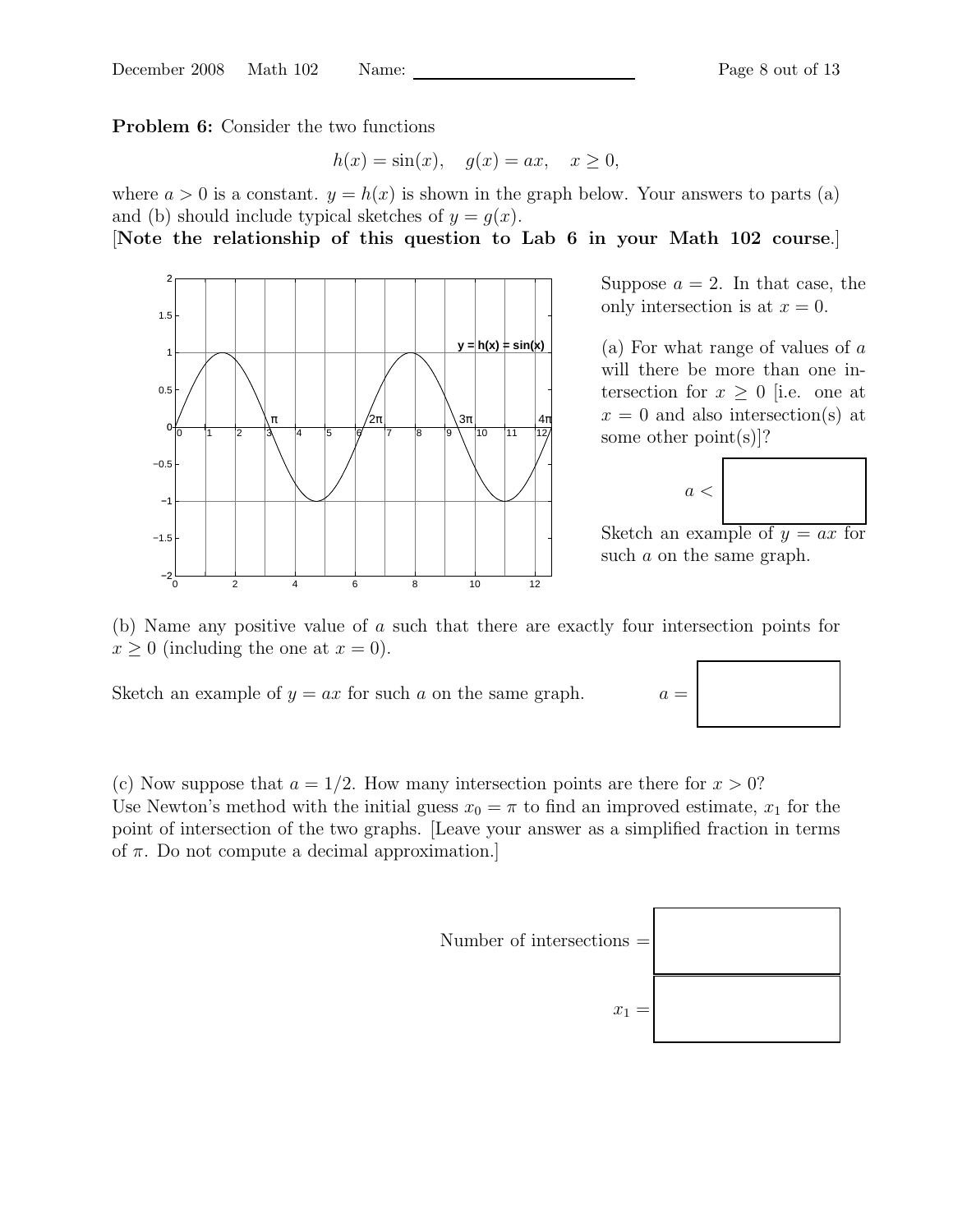#### Problem 7: "Live and Learn"

Knowledge can be acquired by studying, but it is forgotten over time. A simple model for learning represents the amount of knowledge,  $y(t)$ , that a person has at time t (in years) by a differential equation

$$
\frac{dy}{dt} = S - fy
$$

where  $S \geq 0$  is the rate of studying and  $f \geq 0$  is the rate of forgetting. We will assume that S and f are constants that could have different values for different people. [Your answers to the following questions will contain constants such as  $S$  or  $f$ .

 $[3pts](a)$  Mary never forgets anything. What does this imply about the constants S and/or f?

Mary starts studying in school at time  $t = 0$  with no knowledge at all. How much knowledge will she have after 4 years (i.e. at  $t = 4$ )?

[3pts](b) Tom learned so much in preschool that his knowledge when entering school at time  $t = 0$  is  $y = 100$ . However, once Tom in school, he stops studying completely. What does this imply about the constants  $S$  and/or  $f$ ?

How long will it take him to forget 75% of what he knew?



 $y(4) =$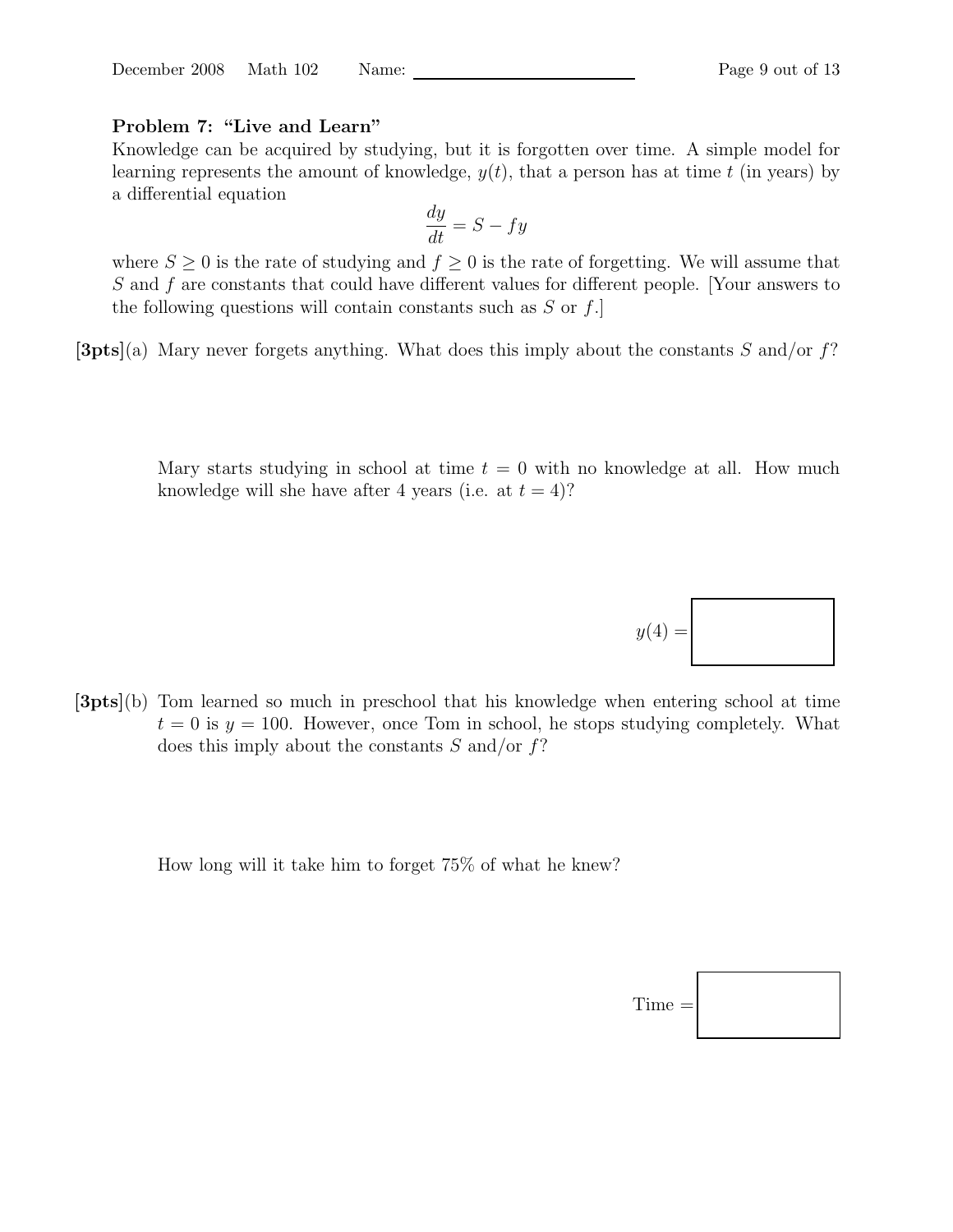December 2008 Math 102 Name: Page 10 out of 13

## Problem 7, Continued

[5pts](c) Jane studies at a rate of 10 units per year and forgets at a rate of 0.2 units per year. Sketch a "direction field" ("slope field") for the differential equation describing Jane's knowledge. Add a few curves  $y(t)$  to show how Jane's knowledge changes with time.



How much knowledge would Jane have if she keeps studying (and forgetting) for a very long time?

Jane's knowledge after a long time =

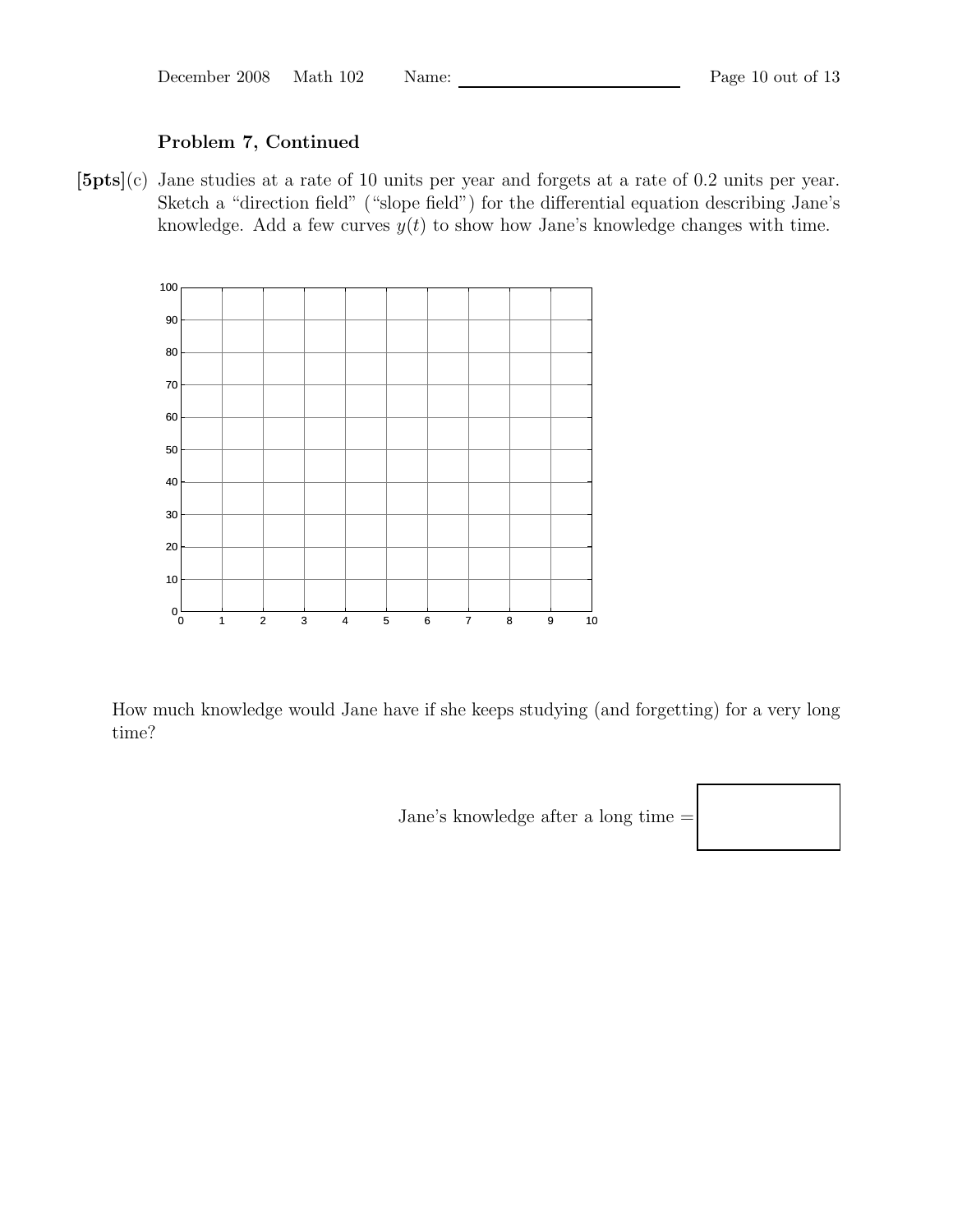Problem 8: Egyptian plovers are small birds that eat food off the exposed surface of crocodile teeth. The crocodile benefits from clean teeth, while the plover gets a free meal. Assume that the exposed crocodile teeth are isosceles triangles (two equal sides) and that the exposed perimeter (total length of dark lines in figure) is always  $P = 10$  cm. The height of the teeth varies (short teeth at the back of the mouth, tall teeth at the front). The plover wants to choose the tooth with largest surface area (and thus, the largest amount of free food). What height of tooth should the plover look for?



Crocodile tooth

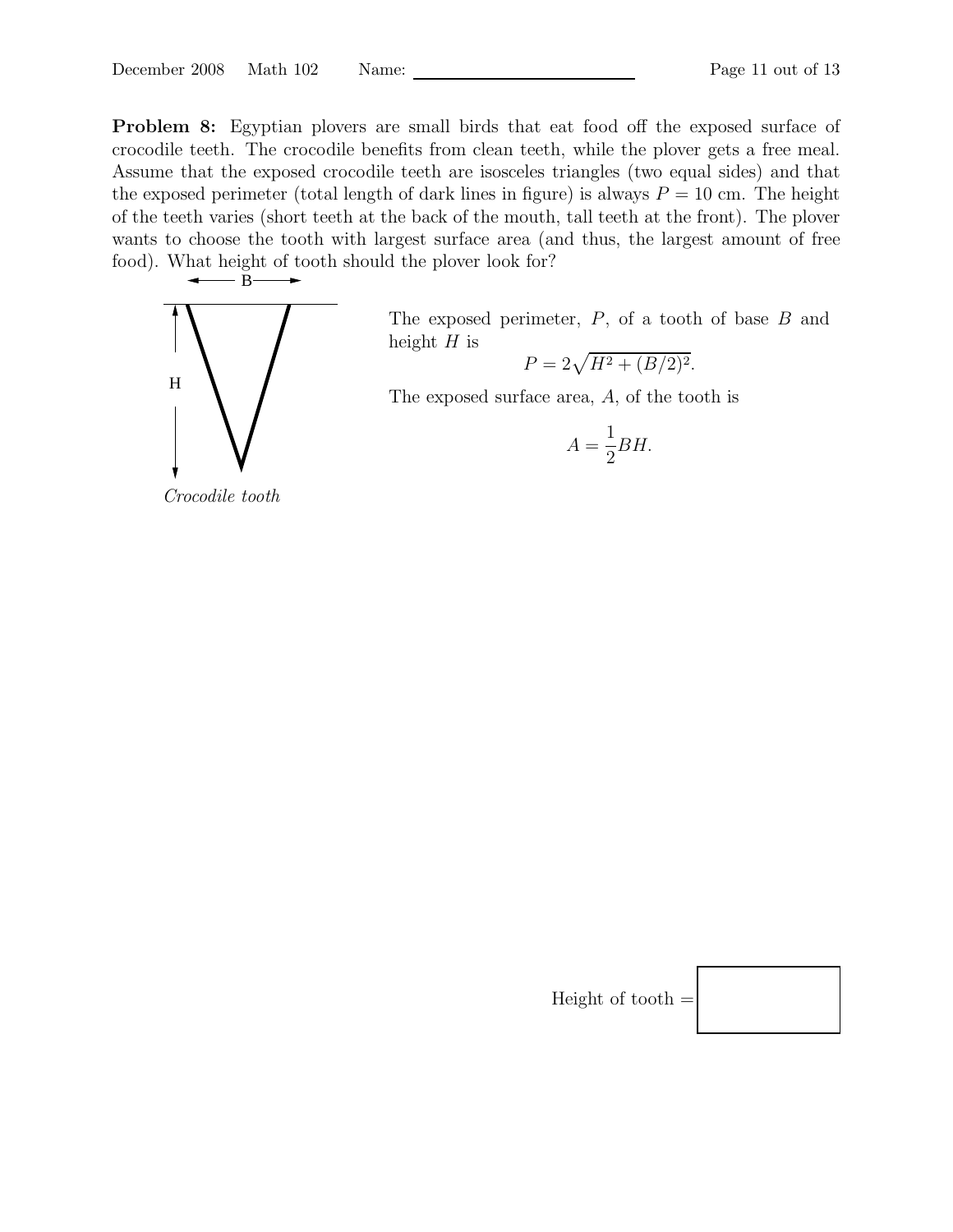#### Problem 9:



Graduate student Ryan Lukeman studies behaviour of duck flocks swimming near Canada Place in Vancouver, BC. This figure from his PhD thesis shows his photography set-up. Here  $H = 10$  m is the height from sea level up to his camera at the observation point,  $D = 2$  m is the width of the pier (a stationary platform whose size is fixed), and  $x$  is the distance from the pier edge to the leading duck in the flock (in metres).  $\alpha$  is a visual angle (at the camera) between the line of sight to the leading duck and to the pier edge, as shown in the figure.

At the instant that the visual angle is increasing at a rate of 1/100 radians per second, at what rate is the leading duck swimming away from the pier if it is 3m away from the pier?

speed of leading duck  $=$